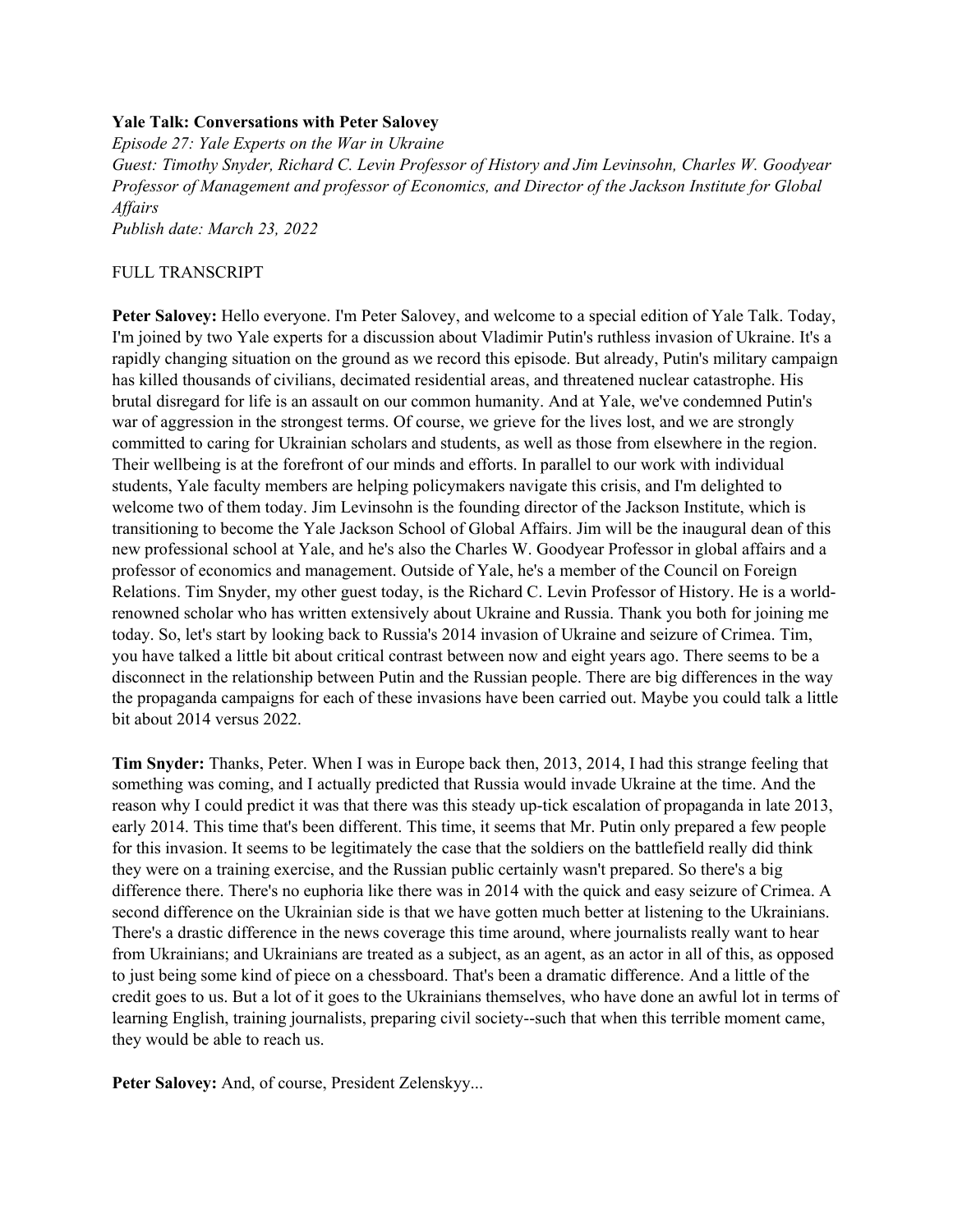# **Tim Snyder:** Yeah.

Peter Salovey: ...seems to be a very good communicator.

**Tim Snyder:** Yeah, I was on *60 Minutes* right before this started, and I was sort of pressed on this question because a lot of folks in America thought that Ukraine would fold right away and Zelenskyy would run. I think the experience of Afghanistan was on people's minds. And I said, "No, no, this is a little guy who's used to standing up to big guys. He's going to stand put," and he's done that. And it's been a reminder of how an individual with an important time and place exemplifying certain virtues like patriotism, like courage, like self-sacrifice, can make a difference, not only to his country, but to the world. And I have the feeling that what he and Ukrainians have done in staying and fighting has given the rest of us time to think about what we really care about, and what we might do to preserve the institutions that we really think are important.

**Peter Salovey:** Would you have predicted President Zelenskyy would have adopted this role? You know, he's an actor, a comedian, it's an unusual background for a head of state.

**Tim Snyder:** But see, that's what's great about democracy. If you really have a democracy, you really will get unpredictable results. And so you really might get this not incredibly tall, Russian-speaking Jewish guy to be the president of Ukraine. I don't mean to boast, but I did predict it. I did say that he was going to stand tough. And the reason I had that feeling is that he wasn't really pushed around by Trump the last time around. There have been a lot of occasions where people have tried to push him around, and he's always had something clever to say, and nevertheless, stood his ground. And in his presidential campaign, he showed himself to be a kind of person who was stubborn and didn't seem to be subject to the normal kinds of political pressure. He didn't seem to be psychologically very vulnerable. I wasn't surprised. But I have to say, I am grateful. It's important that people set examples.

**Jim Levinsohn:** I listened to his speech before Congress, and you just couldn't help but be moved. He was very, very articulate. Really impressive.

**Tim Snyder:** What I find striking is that, as you say, Peter, he was a comedian. But he has a skillset. And this skillset means that he actually understands his audience, whether that's the Ukrainian people or the Canadian parliament or the British parliament or our Congress. And he's willing to speak directly to values. He's willing to say, I'm standing for certain things.

**Peter Salovey:** There's a lesson in this for all leaders, I think, not just ones in the political realm. There was a survey that recently came out that showed that prior to the current crisis, there is majority support among Ukrainians for joining NATO, for joining the EU. And you, Tim, have described in foreign policy, you've described Ukraine as Europe's chance for survival and renewal. So, I wonder if you could each talk a little bit about NATO, Ukraine, and the EU; also, where we think this is leading with respect to those issues. Is there going to be a compromise, not a full membership, some alternative that will satisfy the Russians?

**Tim Snyder:** Jim is gesturing at me. I want to say that for the record.

**Jim Levinsohn:** Well, Tim, you are the Ukraine expert here.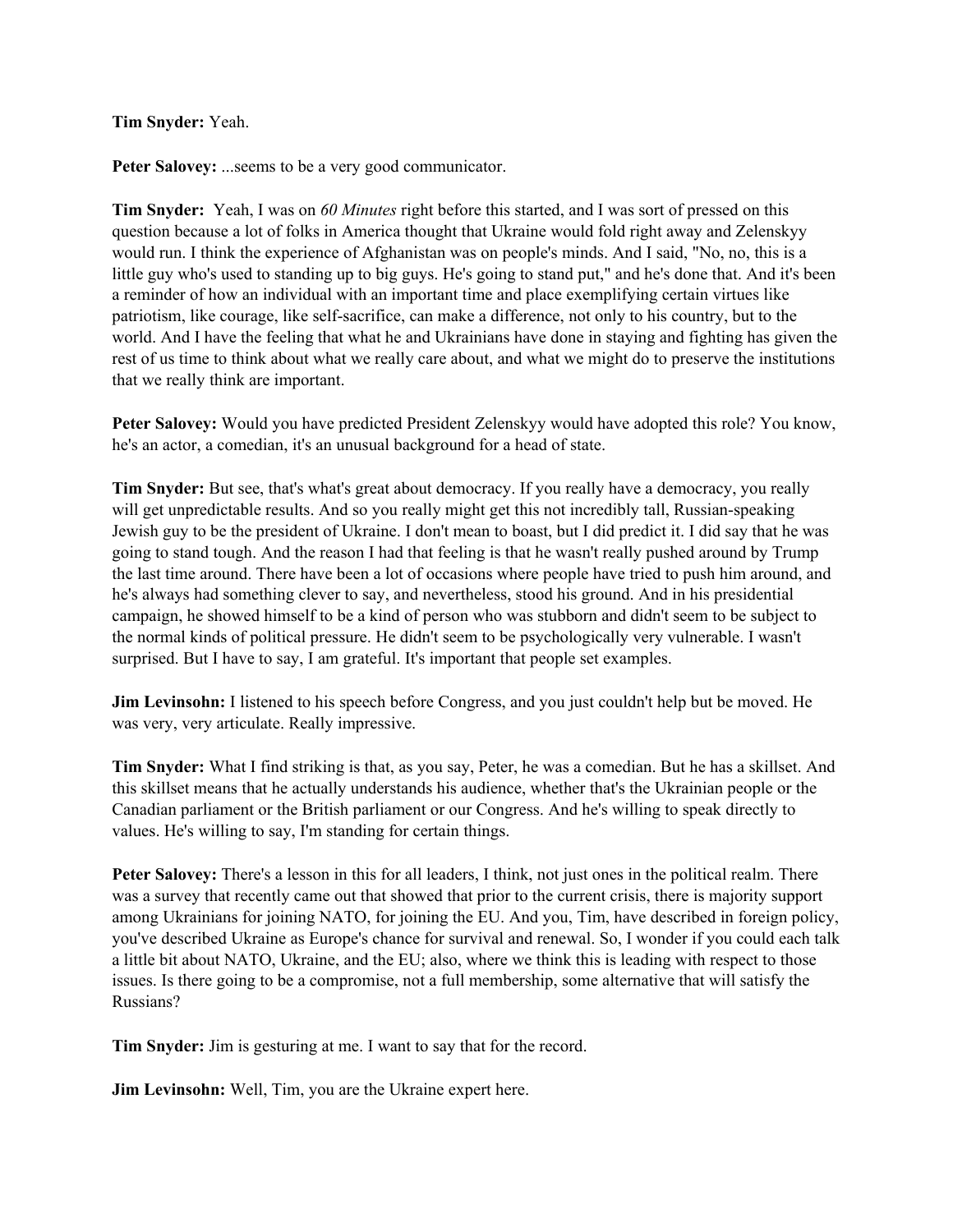**Tim Snyder:** The Ukrainians understand something about European integration that you tend to understand from the outside, which is the point of European integration, is to repair and help sustain the broken, problematic states that emerge from empire. That's its historical role. It tells a story about how it's about nation states, but it's not. It's about what you do during imperial breakup, whether you're a big empire that's lost its periphery or whether you are the periphery. That's what the European Union has done. And from the outside, if you're Ukraine, which is a democracy and as we have seen, it's a state that can function, it's nevertheless a state with tremendous problems. And like other states with those problems, it thinks, well, the European Union would help. It would help with the rule of law. It would help with equality. In 2014 and in 2022, the Ukrainians themselves have connected their struggle with Europe. And I do hope that the Europeans will listen, not only in offering negotiations for membership, but also in jumping ahead with all the other kinds of things. There has to be some kind of European Marshall Plan and an American Marshall Plan too, to rebuild Ukraine, to Europeanize Ukraine, by going into Ukraine as soon as this is over, with investment, with aid, with everything that one can bring to show that at the end of a war like this will be something positive for the Ukrainians. As far as NATO, Ukraine is a sovereign state. With NATO, that's been the crucial thing the whole time. That Russia refused to talk to Ukraine about this. Putin refused to talk to Zelenskyy. He insisted on going above their heads and talking to us. But Ukraine is a sovereign state, and so if there's going to be a settlement, it will be the Ukrainian leadership that decides what's it going to do about NATO and about neutrality.

**Peter Salovey:** This seems crucial, right? It's a failure on Putin's part to even recognize them as sovereign, recognize them as a neighboring democracy in this case, and instead trying to pretend, by his actions, that the reality on the ground is something different.

**Tim Snyder:** That's a really important point, and I think it goes very deep, and it helps us to see through certain misunderstandings, because if we think this is just about some kind of policy difference, we can say, well, why don't they just talk to each other about this policy difference? But that's what Russia explicitly refused to do. And Russian leaders, in quite offensive ways, characterized Ukraine and its leaders. I'm not even going to repeat the kinds of things that they say about Mr. Zelenskyy, because they're just so awful. And also, the reference to Ukrainian state has been a vassal or has been a puppet, and so on. And that treatment of Ukraine as an object, you know, rather than a subject, that's the fundamental problem. You know, Mr. Putin's explanation for this whole war is that Ukraine as a nation doesn't really exist, but I'm going to come in with my army and I'm going to create this deep reality, which is a very radical and violent aim: to take a nation of 40 million and say, we're going to transform you through violence so that you understand who you really are. It hasn't worked, of course. It's had the opposite effect. But that premise is where the war comes from.

**Peter Salovey:** The identity is not easily moved, I think, through violence. What do we think about the typical Russian in the street of Saint Petersburg, of Moscow? Do they buy Putin's description of Ukrainians? I don't mean just the ones who have protested and been arrested. I mean, if you ran into your local neighborhood shopkeeper, what does that person believe?

**Tim Snyder:** We should first recognize how hard it is to say, because the media blackout in Russia is something extraordinary. We're in a situation where this heroic handful of journalists who we've listened to for the years, they can no longer work. And Russian television is just a loop of not especially good, but very redundant, propaganda all the time. And most people get their news in Russia still from television. People are now getting arrested in Russia for walking out on the street, holding a blank piece of paper, or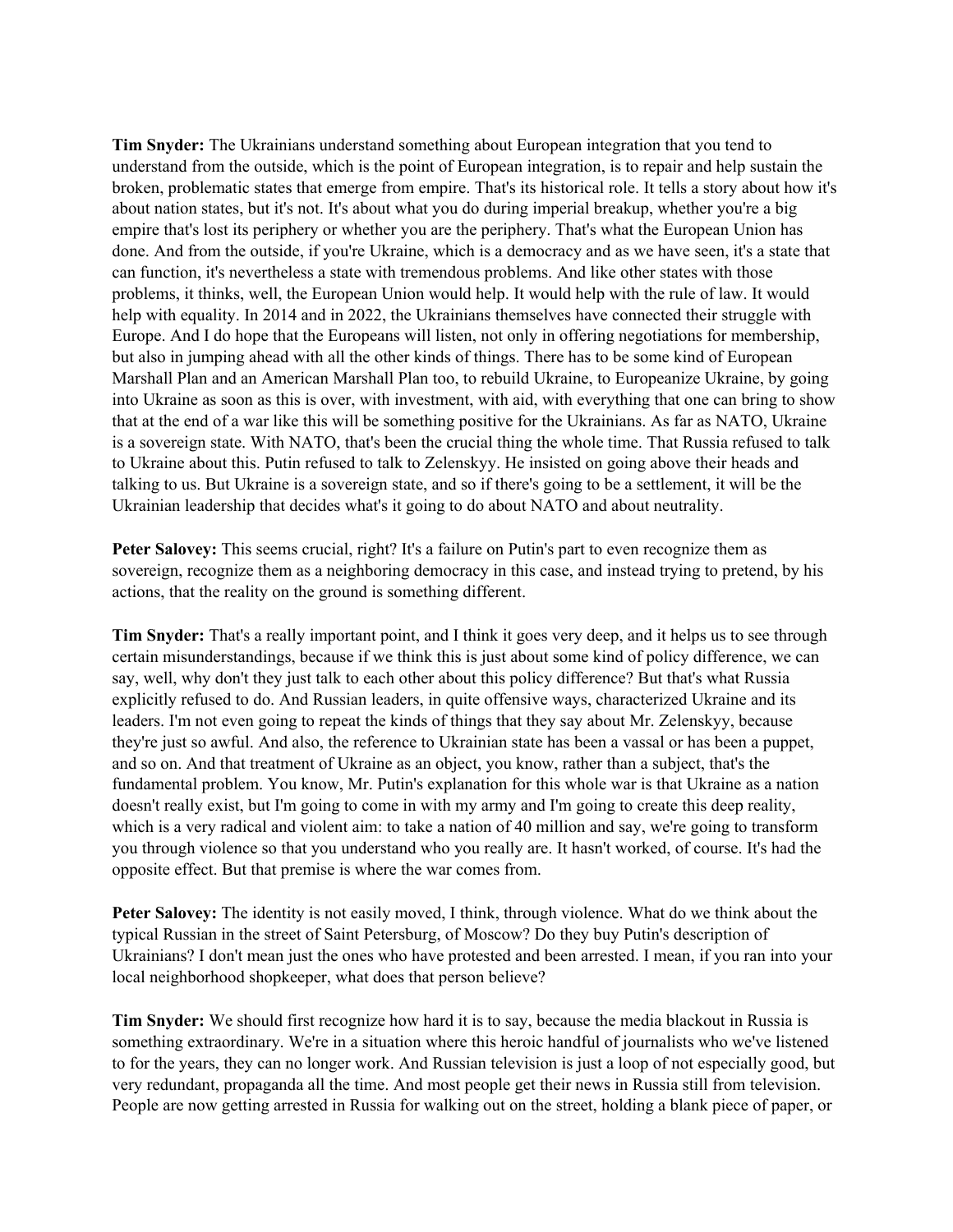holding a piece of paper with a biblical verse. And if you use the word "war" to describe what's happening, in principle, you can be sentenced to 15 years in prison, which is extraordinary even by the standards of the Soviet Union. That's something extraordinary. I guess what I'm trying to say is that a lot of people are afraid, and a lot of people find it simplest to just repeat what they're told. Another tricky factor here is that most Russians--polls show around two-thirds--think of Russia and Ukraine as being in some way close to each other. So, the idea that Russia would be attacking Ukraine is somehow hard for them to process. This is the notion of the 'big lie.' The things that are hardest to process are the things that run most squarely against your preconceptions about the way the world actually is.

Peter Salovey: So, they don't necessarily believe.

**Tim Snyder:** It's not just that they've been lied to. It's that they don't want to believe something like this can be so awful. And you felt that in the reaction in the first hours, in the first days. The people who did understand what was happening, they were so ashamed. There was this initial wave of shame. I think now it will be another couple weeks before the reality sinks in completely. But if this war does go on, which I hope it doesn't, for two or three more weeks, I think there will be a second wave where the people you're talking about are going to get what's going on. And I think that's going to be a real trouble for the Russian leadership.

**Peter Salovey:** We were talking about Europe's chance for survival and renewal, and Ukraine joining NATO and the EU, but there's been resistance in Europe. Jim, I don't know if you want to say a word about that. They haven't jumped to fast-track EU membership for Ukraine.

**Jim Levinsohn:** My understanding is that membership into the EU is a very, very long process. That said, it seems to me that NATO's played a very, very important role here. I think the world would probably look really different today were it not for the existence of NATO. It's put some boundaries on where I think Russia is willing to go, and the possibility of Ukrainian membership into NATO is a bargaining chip. We often read about the importance of providing Mr. Putin an off-ramp. Perhaps it will end up being the case that a promise to remain neutral would be something that would be a part of a negotiated settlement. It's hard to see how this plays out, but I do think it's important to recognize the importance that NATO has had in the conflict so far.

**Peter Salovey:** Do you feel the same way about sanctions? These are unprecedented sanctions, in some ways considered harshest in modern history. But can you make them stop through economic action?

**Jim Levinsohn:** I don't think anyone knows. That would require knowing sort of how Mr. Putin thinks about this. But I do think that the sanctions have been hugely important. I think that the focus on primary sanctions is appropriate. But I think something that we haven't read perhaps quite as much about, is the role of so-called secondary sanctions. And I think that the role of secondary sanctions is quietly playing a role in how China is doing this. I was having a wonderful conversation with our colleague and Jackson Senior Fellow, Ernesto Zedillo. Ernesto teaches a class on globalization.

**Peter Salovey:** He was the former president of Mexico.

**Jim Levinsohn:** That's right. And a Ph.D. economist. We were talking, and international trade has really taken a hit as countries have moved away from it, as countries have recognized some of the political divisions that trade has wrought, domestically. But if it wasn't for Russia's integration into the global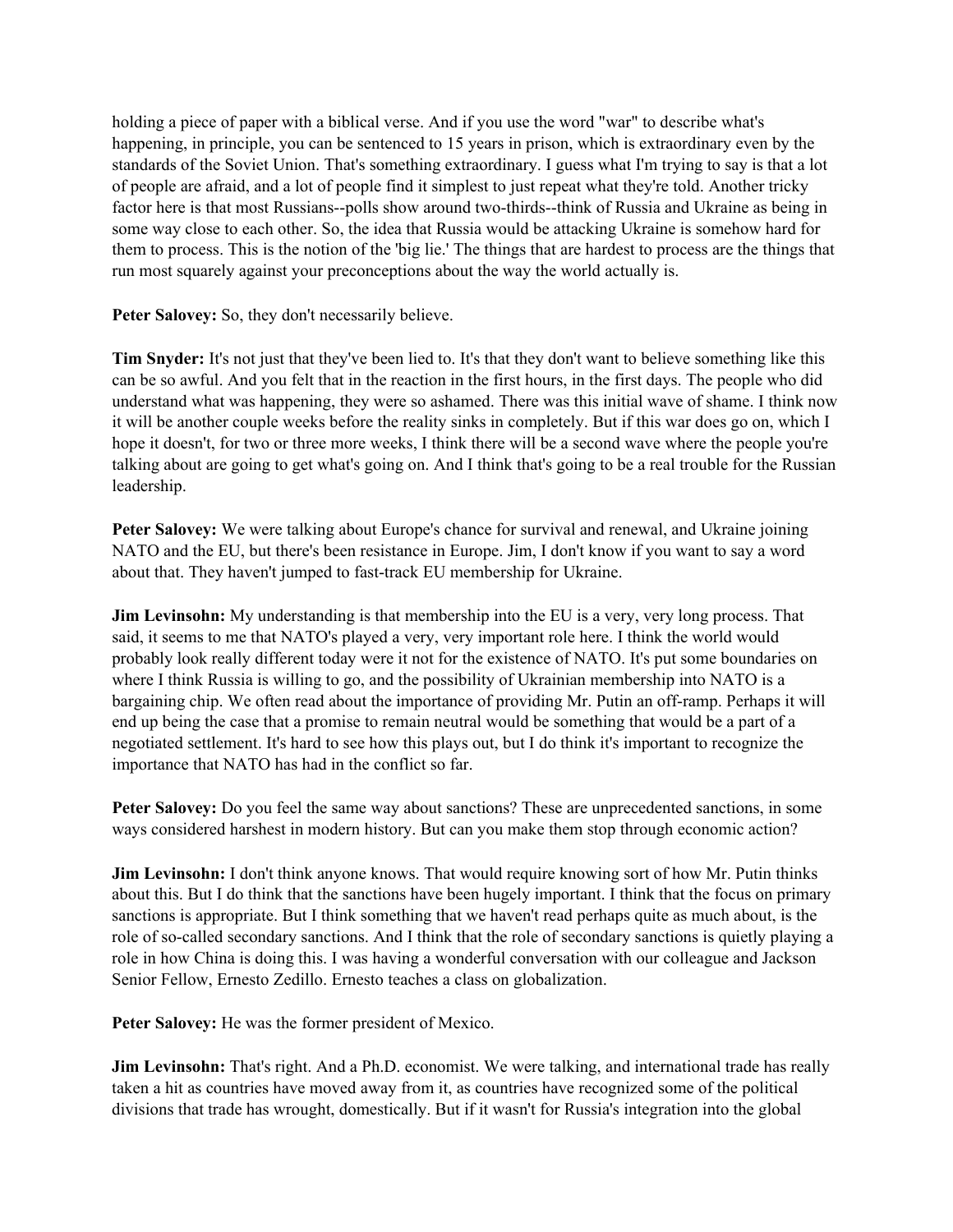economy, if Russia was still our target as it had been in the late 1980s, we wouldn't have this tool of economic sanctions to then deploy. It's an alternative to the so-called hot war. And I think it's a hugely important tool. Whether it's enough to move the dial, in terms of outcomes, I don't know. Tim, what do you think?

**Tim Snyder:** I think I agree with you that we're in uncharted territory, and it's important to be clear about what it is you're actually trying to do with the sanctions. What is the outcome you're aiming for? If the outcome is to stop the war, that means either that Mr. Putin falls from power, or that he changes his mind. Those are the two ways that the war can come to an end. And so that means you have to create some concatenation of factors, which makes him fear that he's going to lose power. And I think that sanctions play a very significant role in that. And I believe that in combination with Ukrainian battlefield resistance, world public opinion, and a certain amount of Russian resistance, you could see a combination where it might get through to the Russian leadership that the world is not the world that they thought it was. So, I would say I put it in the category of necessary but not sufficient.

Peter Salovey: In the category of alternatives or additions, I saw that Senator Blumenthal yesterday was calling for direct military aid. Is this something you would favor?

**Tim Snyder:** Well, the equipment, we've been doing, and it's a very good thing. And I should say, not just us. And this is an interesting part about this whole approach. The Biden administration has not said we're going to solve this problem with X, Y or Z. Everything that we have done, somebody else has done, and often bearing greater costs. So, with sanctions, the Europeans bear far greater costs than we do. And with the weapons deliveries, we're doing it. But then a whole range of other countries are also doing it. And it is important because you have this country, the president is willing to stay and risk his life. This was a war whose aim was to kill that man, and to kill the Ukrainian leadership, and to overthrow that government, and to replace it with a different government which would be pro-Russian, and to kill or eliminate the Ukrainian elites, so that the Ukrainian masses would be pro-Russian. But we're dealing with a case where he has stayed, and people are willing to fight. And just as importantly, you have millions of people in the background who are just going about their daily business and doing more, helping with supplies, taking in other people's children, helping other people flee the country. So, you have millions of people who are willing to live under conditions of risk. And what we have done in supplying humanitarian and military aid is to make that possible, essentially. A lot of my younger colleagues, historians, are on the battlefield right now, as we speak. What European countries and what the United States have done has been to make it safer for them to be out there defending their country.

**Jim Levinsohn:** And I think, Tim and Peter, that the way that military aid will be most effective itself highlights the importance of allies. So, my understanding is a lot of the military technology that the U.S. has and could provide requires a fair amount of training and that Ukrainians on the ground would not be able to really use that at this point in time. But providing financial support to Poland, to Turkey--it's Turkish drones that are being used. The U.S. drones, the training required to use those--it's not going to happen in a short period of time. But being able to work with allies to get appropriate technology to the Ukrainian fighters I think has been quite important.

**Peter Salovey:** Many of us are not historians or economists, and not experts on this region of the world. And so we develop an impression, reading the newspaper, seeing the images on television news. What we see are images of hospitals being bombed, of cultural heritage sites being threatened, of Holocaust memorials being destroyed, of civilians fleeing in massive numbers and dying in large numbers. At what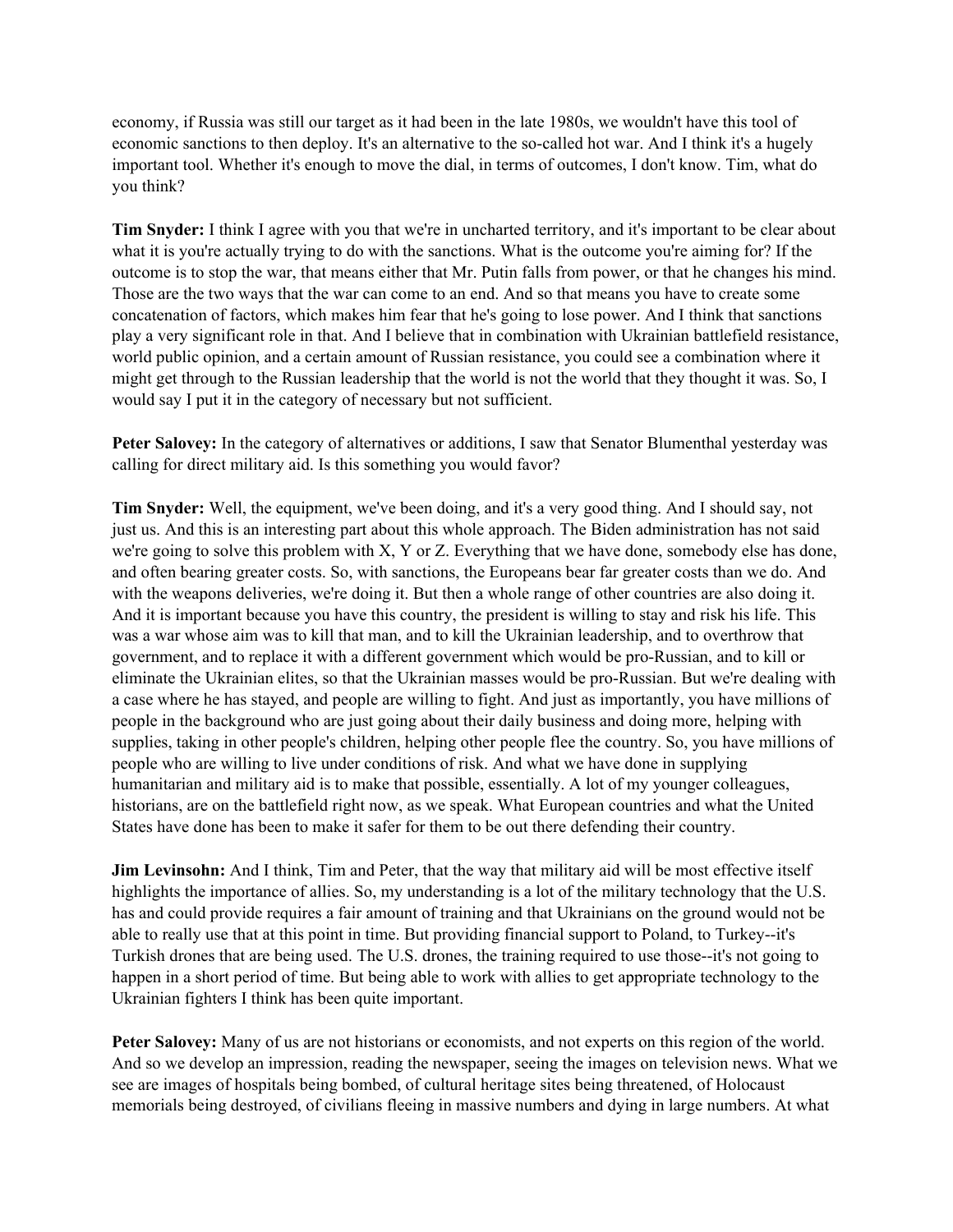point do Putin's actions constitute war crimes? I know the international criminal court has announced an active investigation following the invasion, and the US Embassy in Ukraine at one point was characterizing Russia's attack on nuclear power plant as a possible war crime. Are these war crimes and if so, what would happen?

**Jim Levinsohn:** Three word answer I don't know. While I understand and endorse the notion of pursuing the possibility of war crimes, and I think our colleague, former Law School Dean Harold Koh, is involved in this.

**Peter Salovey:** Yes, he is.

**Jim Levinsohn:** It's important to realize the pace at which those proceedings move is glacial compared to what's going on on the ground. So, yes, it's important. But is it likely to change things in...

**Peter Salovey:** In real time.

**Jim Levinsohn:** ...In real time. Or even in the near term? I'm a little more skeptical, I guess. Tim, what are your views on that?

**Tim Snyder:** In a technical sense, the answer to your question is obviously, yes. Taking Jim's point about the politics and the temporality, in the legal sense, war crimes are being committed. I mean, just today- remember, it's 7 hours ahead in Ukraine now or six--today, an independent reporter released video which showed the results of Russian soldiers shooting to death Ukrainian civilians waiting in a bread line. By any standard, that's a violation of the Geneva Conventions, and pretty much anything that you could think of in international law of war. And then buildings that I know, buildings that I've stood in front of, have now been shelled and destroyed. I mean, beautiful parts of central Kharkiv, which is second city in Ukraine, have been shelled. Mariupol's maternity ward was shelled, and there were pictures of a woman with her child escaping, later died. A couple of thousand people are probably dead in Mariupol at this point, at a minimum. These are war crimes. When you attack civilians, you are committing war crimes. The point that I would make, in addition, is that the whole war was a crime. The whole invasion was a crime. You can't just invade another country for no reason, like that itself is a crime.

**Peter Salovey:** Unprovoked.

**Tim Snyder:** Yeah.

**Peter Salovey:** Invasion of sovereign country.

**Tim Snyder:** Yeah. I mean, from the moment that a Russian soldier crossed the border, that was already a kind of criminal activity. And insofar as crime involves intent, the fact that Putin, and not just Putin, was talking about the destruction of the Ukrainian state and nation. This has not been so widely reported, but it's something that people in my milieu talk about a lot. The Russians accidentally published a victory declaration. So, they had the press prepared for how the scenario was supposed to unfold. They were going to go in when they removed the Ukrainian leadership. They were going to round up, eliminate civic and political elites, and then Ukrainians were going to go along with it. They had their press prepared for that scenario. And then, of course, that scenario didn't unfold. But one of the most central official Russian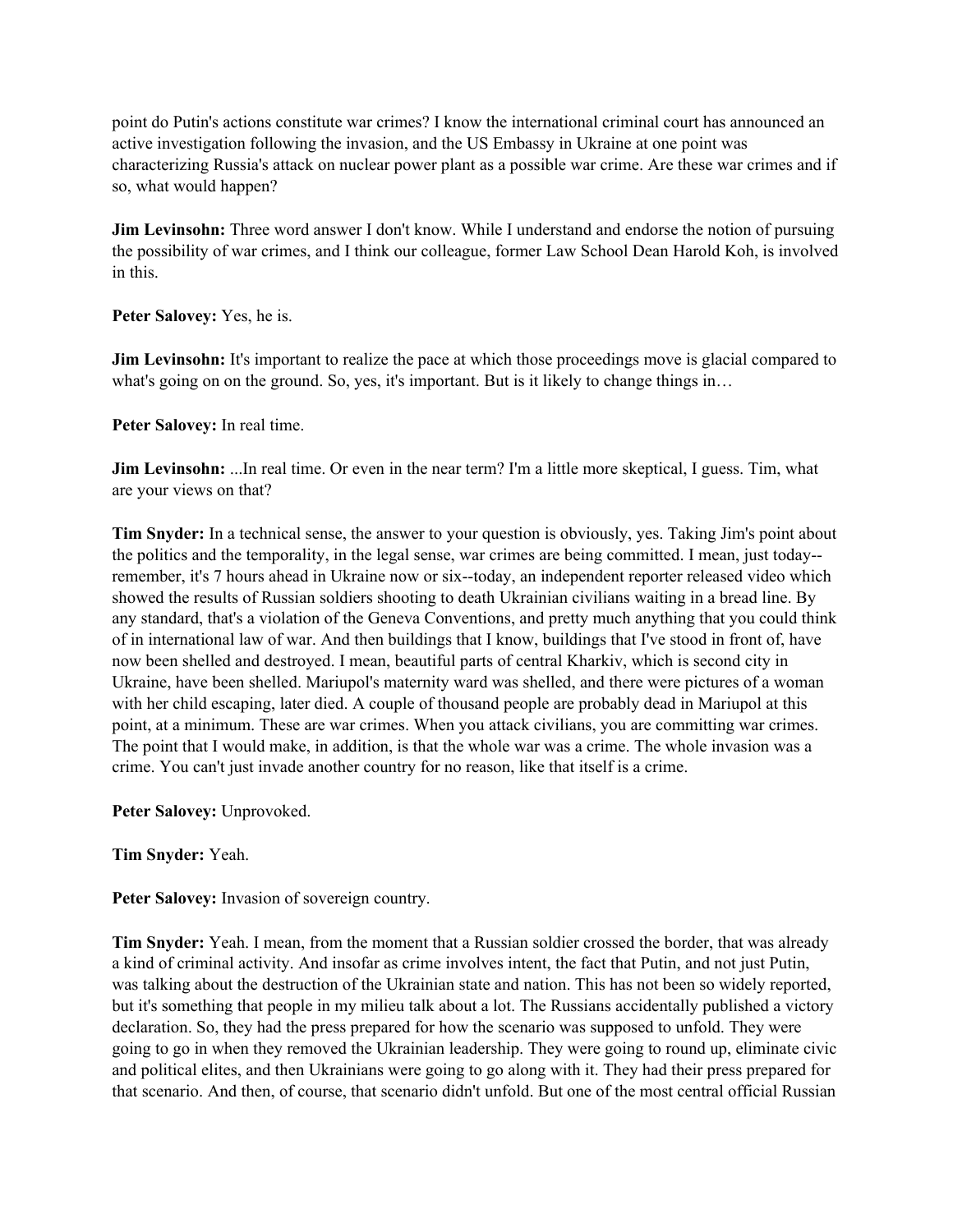news sites accidentally published the victory declaration. And that victory declaration is terrifying, because in it you see that what was really meant was that Ukrainian political and civil elites were going to be eliminated, and the Ukrainian state was going to cease to exist. That was the basic idea. I say all that because if we're thinking about whether something is a crime, the intention to do something like that is part of the story.

**Peter Salovey:** Why don't we return to a different kind of image that we see every day? And you addressed this a bit already, Tim, and that is the heroism displayed by Ukrainian civilians, by soldiers, by Russian protesters. They give me some cause for hope, and you certainly express that as well. But in the face of Putin, can this resolve be maintained, and can it ultimately mean some kind of victorious outcome for Ukraine?

**Tim Snyder:** I'm not going to hedge, but I want to say something before I answer that question. It's not all about whether they win or lose. It's also about how they've lived along the way. To give you a kind of striking example, this has been a difficult two and a half weeks for me, and for everyone I care about who cares about Ukraine. But when I talk to my friends in Ukraine who are doing things like reporting from the front line, most of whom are now displaced from their homes. When I talk to them, they're the ones who are calming me down. Not because they're intending to, but because they know what they're doing. They have a purpose. They're doing the things that they think they should be doing. And so, in this horror that surrounds them, they're behaving well. And the fact that they're behaving well ripples out towards the rest of us. And so even if they lose, which I don't think they will, but even if they lose, this example of how one behaves under duress, I think itself is a historical fact, just worthy of being remembered. I was in Vienna over the weekend doing some things related to Ukraine, and there was a reading of Ukrainian texts, some Russian and some Gaela Russian too, in the Volkstheater in Vienna. And the actors were crying on the stage, which is something I'd never seen before. But there was a particular text by a Ukrainian writer called Katja Petrowskaya, where she had she's talking about every time she feels depressed, and she thinks that the Ukrainians are going to lose. What does she do? She calls her friend in Ukraine and just says her friend's name, Sasha, and then her friend turns on the video and shows the family and shows the apartment, and how, like the children are smiling and how life is going on, and that they're cheerful despite everything. In the theater, a bunch of people sobbed at that moment because they recognized the truth of that. That they, too, had been calling their friends in Ukraine, and they too had had this experience that it was the Ukrainians who are actually giving solace to the other people. And that seems to me to be very important. But as to whether this can turn out well, yes, I think just looking at the battlefield results, it's striking how well they're doing. And I think they are getting the Russians to a point. The Russians are going to feel like they're going to have to take some kind of compromise.

**Peter Salovey:** Yeah. You see it the same way, Jim?

**Jim Levinsohn:** I do. Tim has many more contacts, but I do see it that way.

**Peter Salovey:** Yeah. Final question. Let's talk a little bit about the Yale University, vis-a-vis this horrible situation. The Jackson Institute will become the Jackson School. How do you teach in Jackson around students who are curious, terrified, whatever their motivation is? And then maybe we could talk a little bit about the way you would teach about this region of the world and what's happening on the ground now in a professional school like the Jackson School versus, say, in a Department of History, or at the McMillan Center and its council that focuses on Russia and Eastern Europe. We have all of this at Yale. They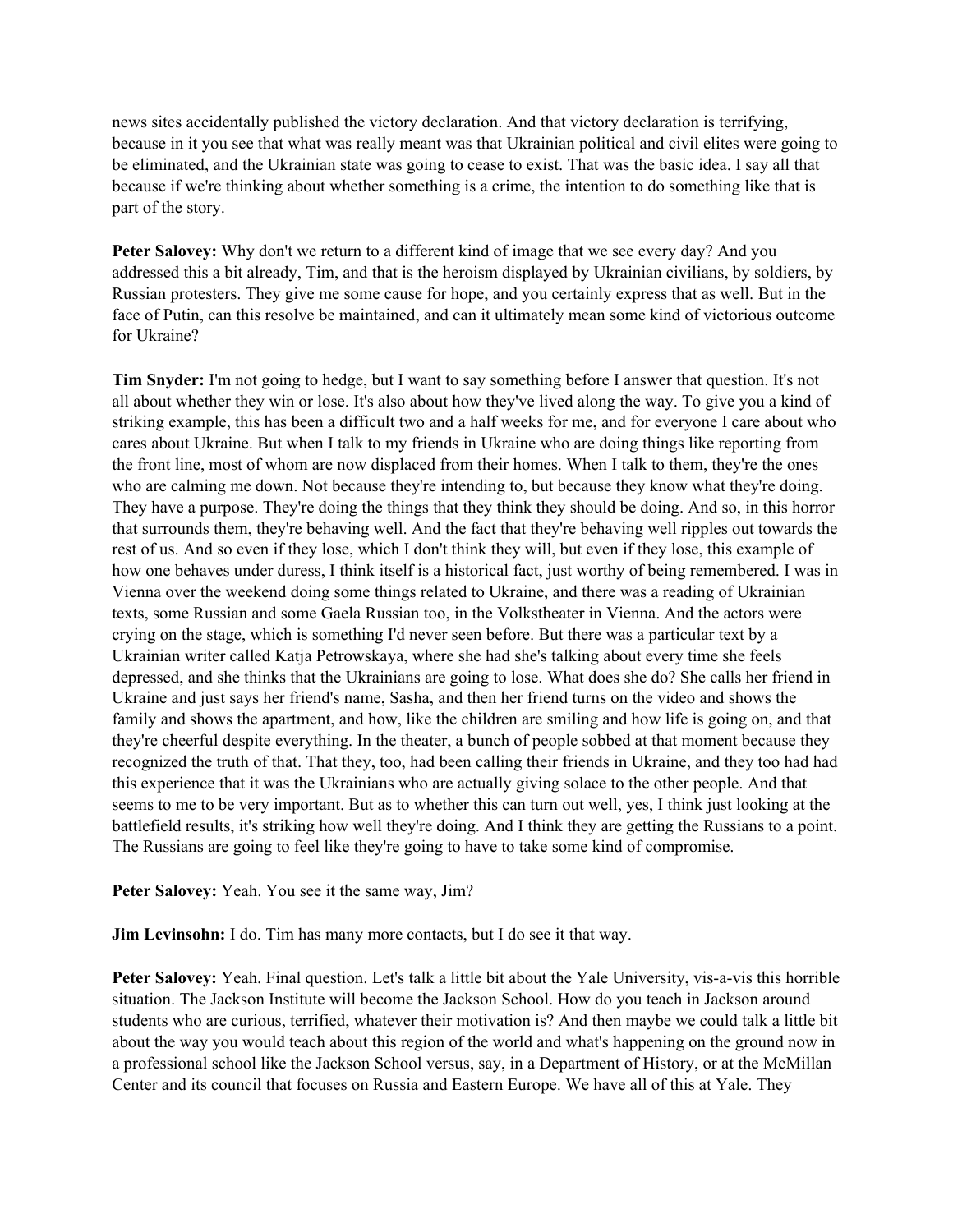represent different approaches to scholarship and education. Maybe we could talk a little bit about each of them, in this context. Jim?

**Jim Levinsohn:** There's a huge amount of concern and interest. It was about a week ago, Jackson hosted a panel for the university. Tim, our colleague Arne Westad, and one of the Jackson graduate students who had lived in Ukraine for about five years were there, and the room was packed. There's tremendous concern. There's a desire to learn more and to try to better understand what's going on. As we think about the new Jackson School, one of the things that differentiates it from its peers is that the study of history is part of our core curriculum. And if ever there's a set of events that highlights the importance of understanding history, and trying to make sense of what's going on, I think we probably have Exhibit One right here: we're hugely fortunate Tim is teaching right now. He can talk about how he teaches at Jackson and how that might be different than how he teaches in the history department. Today, this afternoon, some Jackson students are flying to Poland to assist. Last night I was sent a video clip. The head of the Yale Veterans Association, a Yale alum, was in Ukraine volunteering to train civilians, people who had, in the last two weeks, become soldiers. So, I think Yale is engaging in the classroom. Its students are engaging on the ground. There's a tremendous amount of--I don't know if interest is the right word. It's concern: trying to make sense of what's happening, and trying to figure out how to do the right thing.

**Peter Salovey:** You know, in this very conversation, we have touched on economics. We talked about sanctions. We've discussed political science and trying to figure out the motives of Putin. History, of course, is the big overlay here. And we talked about law, and international law. These are the core disciplines. And.

**Jim Levinsohn:** You know, they are. There's one that's missing, and it's going to come back to you, Peter. David Brooks had a really interesting column about a week ago saying, yeah, you need to understand history, economics, international relations. But what about social psychology? Because that's probably more important in many ways than formal modeling of international relations. And to me, a little light bulb went off that as we build out the new school, I think that's something we need to pay attention to.

**Peter Salovey:** Well, this is near and dear to my heart. That is my home discipline. And of course, when we're talking about, for example, our conversation about Zelenskyy, his motives, his leadership style, the decisions he's making about the way he interacts with people in Ukraine, let alone how he presents himself in a persuasive context, those are pretty core issues to a social psychologist. Tim, do you want to talk a little bit about the teaching in all of these contexts? Does it matter?

**Tim Snyder:** Yeah. Thank you, Peter. I want to give my three cheers for history here.

Peter Salovey: Of course,

**Tim Snyder:** I've been teaching a survey of East European history at Yale since I got here, for the last 20 years. And I've been really struck, and I've heard this from my colleagues, too, who teach similar things, that the students who came through and took a broad history class in Eastern Europe who are now journalists, or who are now in various parts of the United States government, were prepared for this in a way that they wouldn't otherwise have been. They had the reference points. They knew where the countries were. They had some ability to evaluate myths and propaganda. Because history gives you grounding, where you don't feel like you have to necessarily compromise with the propaganda. You can